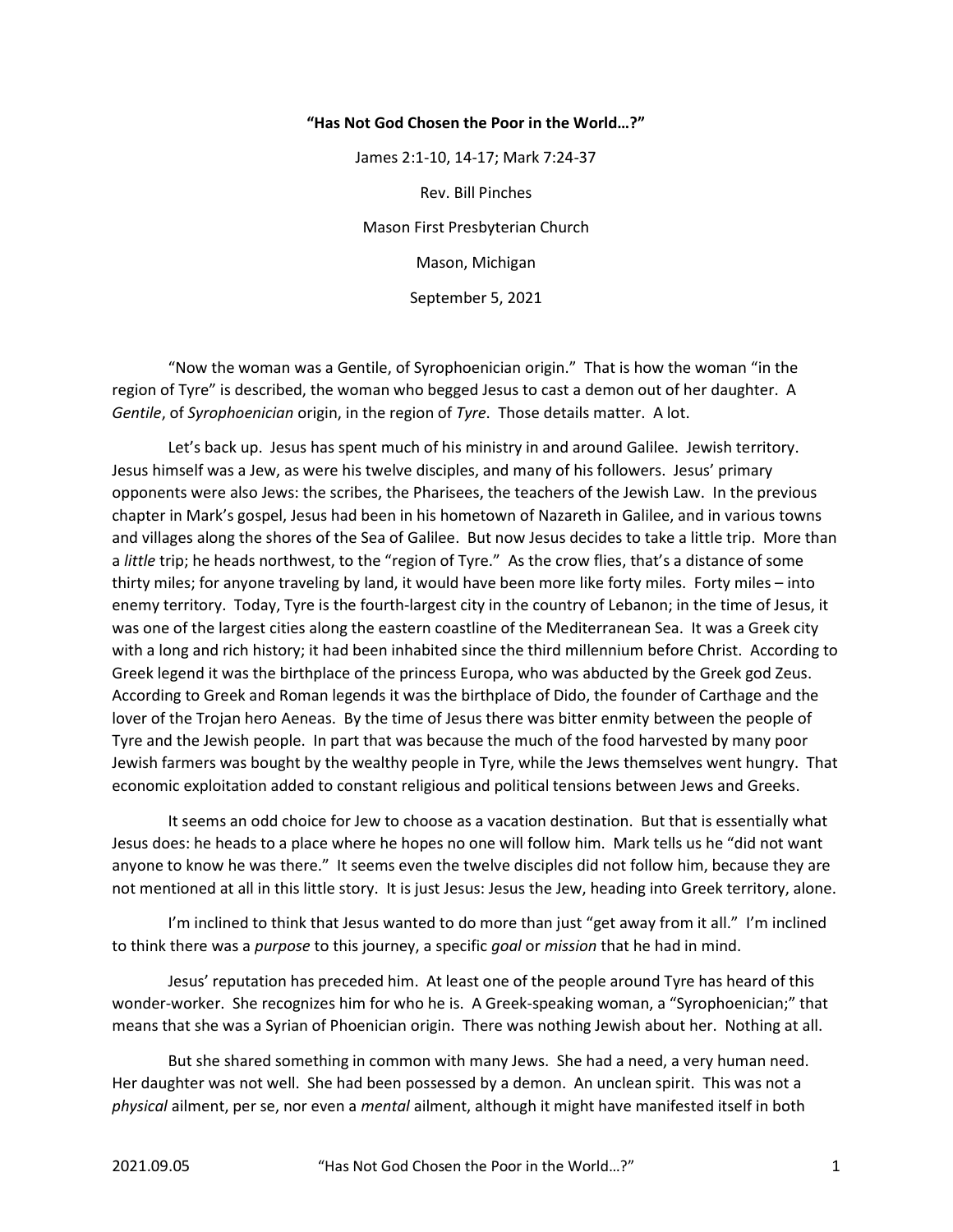physical and mental ways. This was a *spiritual* ailment, in need of a *spiritual* solution. The woman knew no one who could do anything to help her daughter. But she knew about Jesus, and what he could do. So when she hears that Jesus is in her region, she hastens to the house where he is staying. Either Jesus was doing a poor job of being discreet … or perhaps he wanted this encounter to happen.

 She begs Jesus to heal her daughter. Jesus' reply sounds uncharacteristically harsh: "Let the children be fed first, for it is not fair to take the children's food and throw it to the dogs." This would have been a common attitude among the Jews. They looked down disdainfully upon the Greeks, and the Jews of Galilee looked especially disdainfully upon the people of Tyre. To them, they were nothing but "dogs." We're not talking about loving, domesticated dogs – we're talking about wild, scavenging dogs. The kind you don't really want around. These "dogs" stand in contract to the "children," that is, the Jews, the people who believed they had been specially chosen and destined by God for salvation. It's a fairly typical view held by anybody who believes that their nation, their people, is inherently better than any other, or who thinks that their country, their people, comes first in God's eyes. It's like nativism, it's like racism, it's like white supremacy – although first-century Jews were hardly "white."

 I do not believe that Jesus actually held any of those views. He could not have been the Savior of the World if he had. He was spouting a typical first-century Jewish view … to test the woman's faith.

 She's just been called a "dog." She's just been told she and her daughter are not worthy. She's just been told that Jesus will not heal her daughter. So ... she argues with him. "Sir, even the dogs under the table eat the children's crumbs." That word "Sir" could also be translated "Lord." The Greek word she uses is Kyrie. You know, like Kyrie eleison, "Lord, have mercy." She recognizes Jesus's authority. She does what many of the Jewish leaders Jesus has encountered have failed to do. She calls him Lord.

 Jesus relents. He probably also relaxes, and rejoices. The woman has passed his test. She has faith – faith that the Jewish leaders so completely lack. The people who should have faith, don't; this woman, who shouldn't be expected to have faith, does. This is so important, so critical. It is not nationality that matters. It is not ethnicity. It is not whether one is rich or poor, great or small in the eyes of common people; nor is it the status or heritage of any particular family; nor even how much religious training one has received. None of those distinctions matters. What matters to Jesus is faith.

 And so he grants her request. This is the only story in the entire Gospels in which it appears that Jesus loses an argument. Although, as I said, I don't really believe that Jesus held the views that he was espousing. I think, rather, that this story is here for all of us, who so frequently look at the world and at the people in it through human lenses, rather than the eyes of God. There was indeed a purpose to Jesus' mission to the region of Tyre. It was to teach us a lesson, by the faith of this non-Jewish woman.

 So the woman's daughter is freed of her demon. Jesus doesn't even have to visit her in person. It just happens, instantaneously, when the Syrophoenician woman expresses her faith and trust in Jesus.

 Then Jesus leaves – mission accomplished! – and heads back home. Sort of. He travels through Sidon – another large Greek metropolis along the Mediterranean Sea – and then heads for the Decapolis. That was a region east of the Sea of Galilee, where there were ten small Greek cities. He is recognized there too; some people bring him a deaf man with a speech impediment. Jesus heals him too. Clearly, Jesus wasn't done ministering to the Greeks – and clearly, the Greeks weren't done recognizing his authority for what it was. If only the Jewish religious leaders could have done the same.